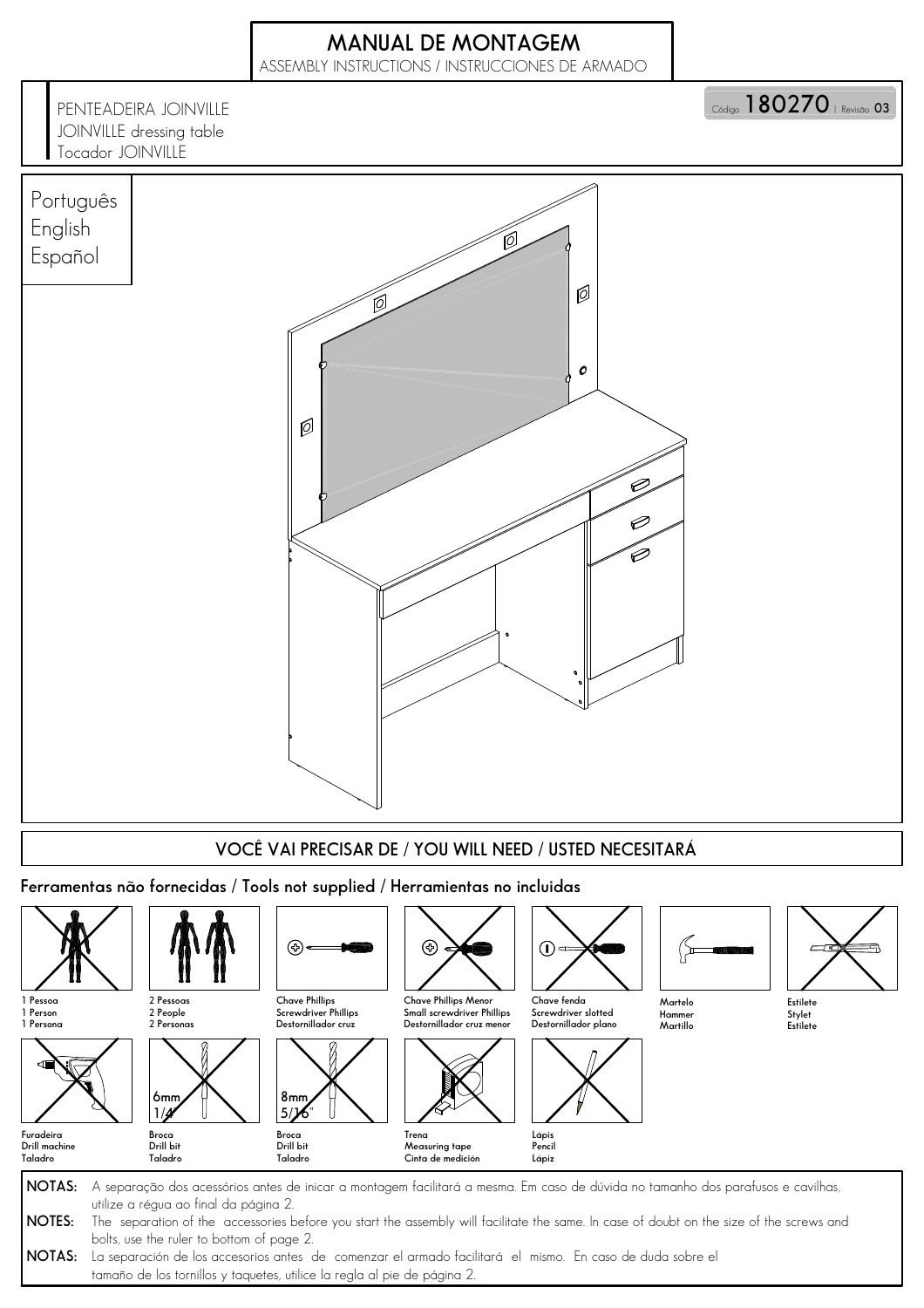#### **IDENTIFICAÇÃO DOS ACESSÓRIOS/ IDENTIFICATION OF ACCESSORIES/ IDENTIFICACIÓN DE ACCESORIOS**

| A <sub>1</sub> |                                                                                            | Cola / Glue / Pegamento                                                                     | 13 g            | 1  |
|----------------|--------------------------------------------------------------------------------------------|---------------------------------------------------------------------------------------------|-----------------|----|
| A <sub>2</sub> | S                                                                                          | Sapata redonda / Small plastic foot / Pie plástico                                          | $14 \text{ mm}$ | 6  |
| A <sub>3</sub> |                                                                                            | Trapézio / Trapeze / Trapecio                                                               |                 | 4  |
| A14            |                                                                                            | Junção de tampos / Junction of tops / Unión de tapas                                        | 40x90 mm        | 3  |
| A15A           | ▜                                                                                          | Chicote elétrico / Eletric cable / Cable eléctrico                                          |                 | 1  |
| A15B           |                                                                                            | Interruptor / Light switch / Interruptor de luz                                             |                 |    |
| AI5C           |                                                                                            | LED / LED / LED                                                                             |                 | 4  |
| D              | (╬<br>41111111111114                                                                       | Parafuso chato / Flat head screw / Tornillo de cabeza plana                                 | 4,0x40 mm       | 5  |
| D <sub>5</sub> | Y.                                                                                         | Calço dobradiça / Hinge shim / Bisagra de calce                                             |                 | 2  |
| Е              |                                                                                            | Cavilha / Wooden dowel / Taquete                                                            | $8x30$ mm       | 44 |
| E4             |                                                                                            | Suporte espelho / Mirror support / Suporte espejo                                           |                 | 4  |
| F              |                                                                                            | Cavilha / Wooden dowel / Taquete                                                            | 8x50 mm         | 2  |
| F6             | PARTIES OF                                                                                 | Dobradiça curva / Metal hinge curve / Esquina de bisagra metálica                           | 26 mm           | 2  |
| G              |                                                                                            | Parafuso estrutural / Structural screw / Tornillo estructural                               | 5,0x50 mm       | 6  |
| Н              |                                                                                            | Chave allen / Allen key / Liave allen                                                       | $3 \text{ mm}$  |    |
|                | V                                                                                          | Tampa parafuso estrutural / Structural screw cover / Tapa tornillo estructural              |                 | 5  |
| i9             |                                                                                            | Puxador Duna / Handle / Tirador                                                             | 32 mm           | 3  |
| J              | 65<br>F                                                                                    | Haste minifix simples / Simple minifix screw / Tornillo minifix simple                      |                 | 8  |
| L              | S.                                                                                         | Tambor minifix / Drum lock / Tambor minifix                                                 | $12 \text{ mm}$ | 8  |
| W              |                                                                                            | Tapa furo adesivo / Bore patch adhesive / Tapones adhesivo                                  |                 | 2  |
| O              | 缶<br>1//////////                                                                           | Parafuso chato / Flat head screw / Tornillo de cabeza plana                                 | 4,5x45 mm       | 6  |
| P              | (ポ)<br>411111111                                                                           | Parafuso panela / Pan head screw / Tornillo de pan                                          | 4,5x25 mm       | 4  |
| P <sub>5</sub> | $\frac{4}{4}$<br>(品)                                                                       | Parafuso chato especial / Flat head screw / Tornillo de cabeza plana                        | $3.5x14$ mm     | 20 |
| R              | (品)<br>H                                                                                   | Parafuso chato / Flat head screw / Tornillo de cabeza plana                                 | 6,0x08 mm       | 4  |
| S              | (品)<br>$\Vert \overline{\text{max}}$                                                       | Parafuso panela / Pan head screw / Tornillo de pan                                          | $3,5x$ 14 mm    | 30 |
| T              | $\left(\hspace{-2pt}\left\langle \cdot \right\rangle\hspace{-2pt}\right)$<br>$\frac{1}{2}$ | Parafuso flangeado / Flanged head screw / Tornillo de cabeza flangeada                      | 3,5x25 mm       | 6  |
| VA             | 0.000000<br>000<br>00000                                                                   | Corrediça lateral esquerda / Metallic slide the left field /<br>Corredera lateral izquierda | 350 mm          | 3  |
| <b>VB</b>      | ಕ್ಷ್<br>$\overline{\circ}$                                                                 | Corrediça lateral direita / Metallic slide the right field /<br>Corredera lateral derecha   | 350 mm          | 3  |
| VC             | $\frac{1}{2000}$                                                                           | Corrediça gaveta esquerda / Drawer slide left /<br>Corredera izquierda cajón                | 350 mm          | 3  |
| VD             | $\frac{2}{\sqrt{2}}$<br><b>Property</b>                                                    | Corrediça gaveta direita / Drawer slide right /<br>Corredera derecha cajón                  | 350 mm          | 3  |
| X6             |                                                                                            | Prego / Nail / Clavo                                                                        | $10 \times 7$   | 22 |
| Z              | $\mathbb{O}$                                                                               | Tapa furo plástico / Plastic hole plugs / Tapones plásticos                                 | 8 mm            | 8  |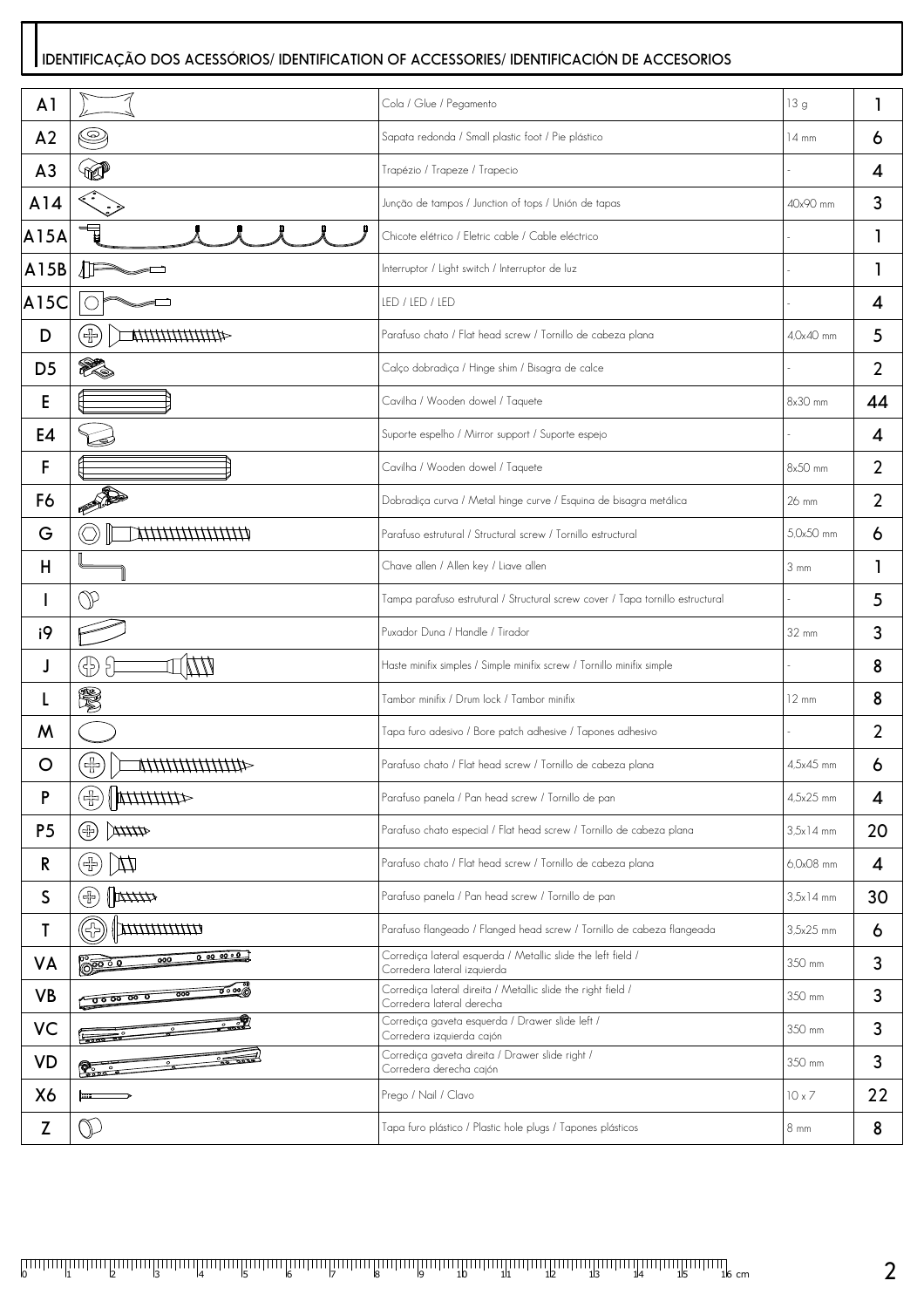**IDENTIFICAÇÃO DAS PEÇAS / PARTS IDENTIFICATION/ IDENTIFICACIÓN DE LAS PIEZAS**



| Número /        | Medidas / Measures / Medidas  |                                                | Qtd. /                  |
|-----------------|-------------------------------|------------------------------------------------|-------------------------|
| Number / Número | cm                            | inches                                         | Qty. / Qtd.             |
| 01              | $120 \times 37.5 \times 1.5$  | 47" $1/4 \times 14$ " $3/4 \times 5/8$         | ı                       |
| 02              | $35.5 \times 37.5 \times 1.5$ | $14^{\circ} \times 14^{\circ} 3/4 \times 5/8$  | 1                       |
| 03              | 74 x 37,5 x 1,5               | 29" 1/8 x 14" 3/4 x 5/8                        | ı                       |
| 04              | $74 \times 37.5 \times 1.5$   | $29"$ 1/8 x 14" $3/4 \times 5/8$               | ı                       |
| 05              | $74 \times 37.5 \times 1.5$   | 29" 1/8 x 14" 3/4 x 5/8                        | 1                       |
| 07              | 79,7 x 10 x 1,5               | $31" 3/8 \times 3" 7/8 \times 5/8$             | ı                       |
| 80              | $35.5 \times 10 \times 1.5$   | $14^{\circ} \times 3^{\circ}$ 7/8 $\times$ 5/8 | ı                       |
| 09              | 79,7 x 10 x 1,5               | $31^{\degree}$ 3/8 x 3 $^{\degree}$ 7/8 x 5/8  | 1                       |
| 10              | $35.5 \times 10 \times 1.5$   | $14^{\circ} \times 3^{\circ}$ 7/8 $\times$ 5/8 | ı                       |
| 11              | $38 \times 36.6 \times 1.5$   | $15" \times 14" 3/8 \times 5/8$                | ı                       |
| 12              | $33.5 \times 7 \times 1.5$    | $13" 1/4 \times 2" 3/4 \times 5/8$             | <sub>1</sub>            |
| 13              | $80.9 \times 9.5 \times 1.5$  | $31" 7/8 \times 3" 3/4 \times 5/8$             | $\mathbf{I}$            |
| 14              | $36.6 \times 9.5 \times 1.5$  | $14^{\circ}$ 3/8 x 3 $^{\circ}$ 3/4 x 5/8      | 1                       |
| 15              | $36.6 \times 15 \times 1.5$   | $14^{\circ}$ 3/8 x 17 $^{\circ}$ 3/4 x 5/8     | ı                       |
| 16              | $74.2 \times 7 \times 1.5$    | 29" $1/4 \times 2$ " $3/4 \times 5/8$          | 1                       |
| 17              | $30 \times 7 \times 1.5$      | $11" 3/4 \times 2" 3/4 \times 5/8$             | ı                       |
| 18              | $30 \times 11.5 \times 1.5$   | $11^{\degree}$ 3/4 x 4 $^{\degree}$ 1/2 x 5/8  | ı                       |
| 19              | 75,6 x 34,9 x 0,3             | 29" 3/4 x 13" 3/4 x 1/8                        | ı                       |
| 20              | $34.9 \times 31.4 \times 0.3$ | $13" 3/4 \times 12" 3/8 \times 1/8$            | 1                       |
| 21              | $31.4 \times 35.4 \times 0.3$ | $12^{\degree}$ 3/8 x 13 $^{\degree}$ 7/8 x 1/8 | 1                       |
| 22              | $60 \times 37.5 \times 0.3$   | $23^{\circ}$ 5/8 x 14 $^{\circ}$ 3/4 x 1/8     | <sub>1</sub>            |
| 23              | $120 \times 70 \times 1.5$    | 47" $1/4 \times 27$ " $1/2 \times 5/8$         | ı                       |
| 72              | $35 \times 7 \times 1.5$      | $13" 3/4 \times 2" 3/4 \times 5/8$             | 2                       |
| 73              | $35 \times 7 \times 1.5$      | $13^{\circ}$ 3/4 x 2" 3/4 x 5/8                | $\overline{\mathbf{c}}$ |
| 78              | $35.5 \times 11.5 \times 1.5$ | $14^{\circ} \times 4^{\circ}$ $1/2 \times 5/8$ | 1                       |
| 79              | $35.5 \times 11.5 \times 1.5$ | $14^{\circ} \times 4^{\circ}$ $1/2 \times 5/8$ | 1                       |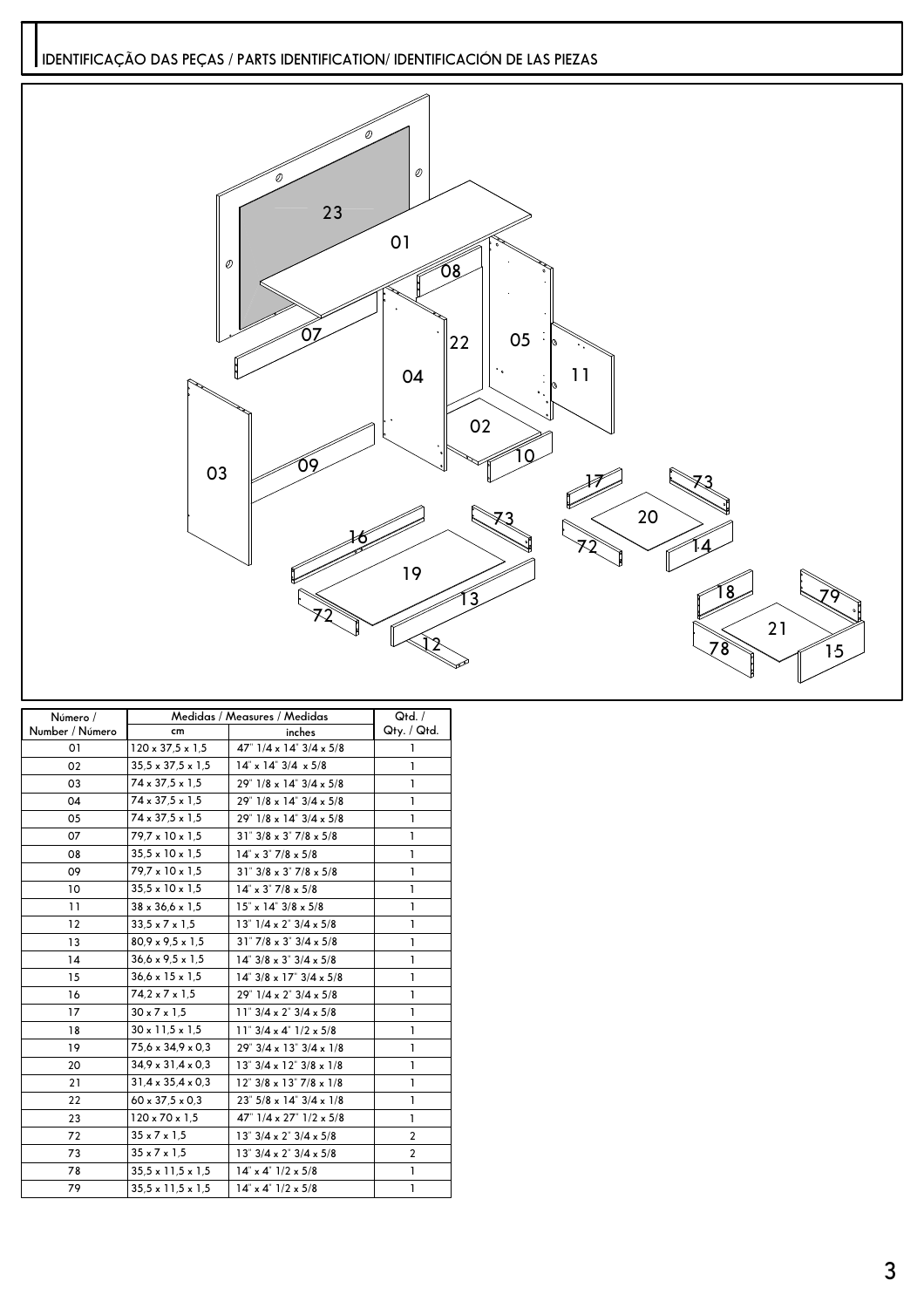### **PRÉ-MONTAGEM / PRE-ASSEMBLE / PRE ARMADO**









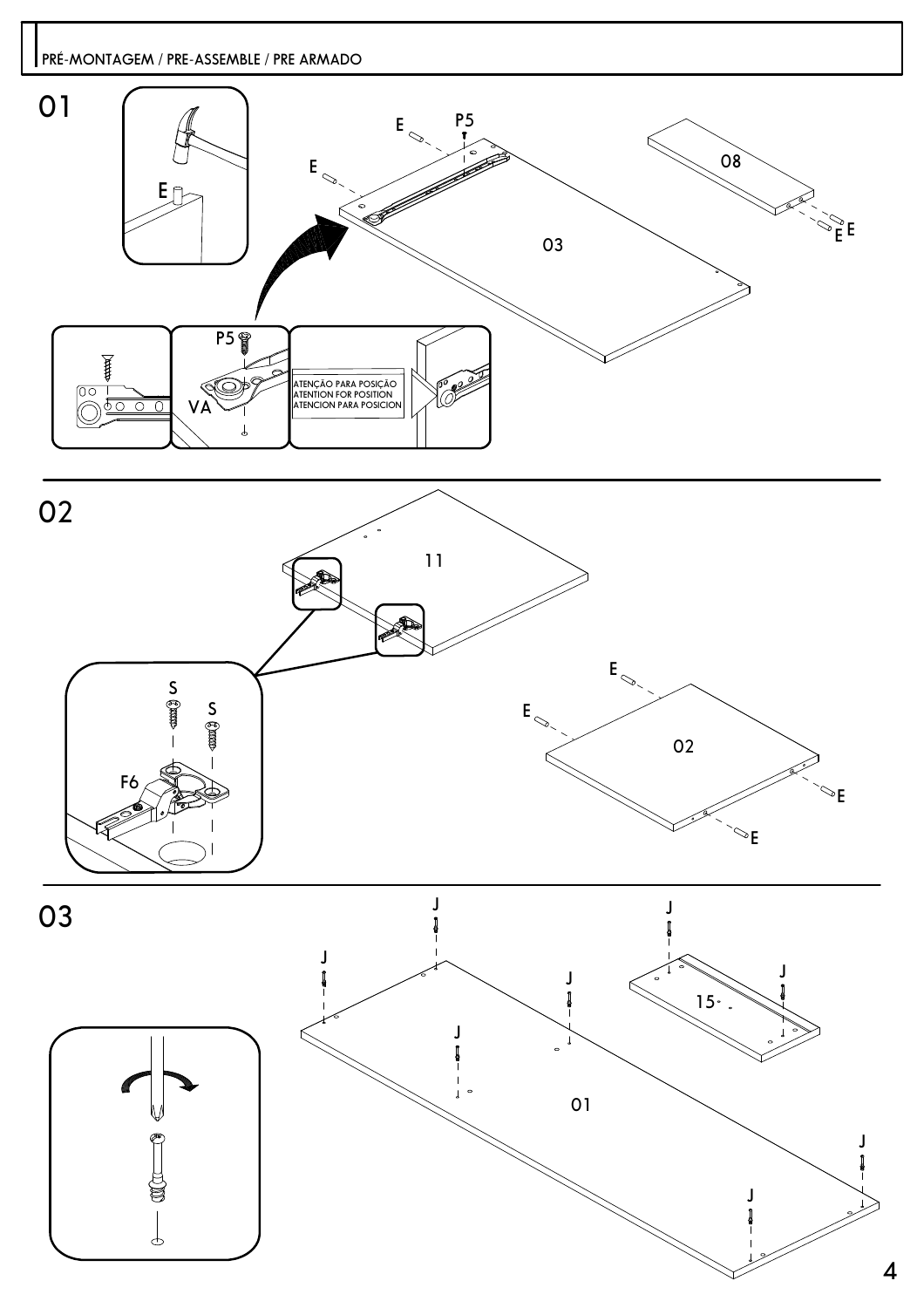



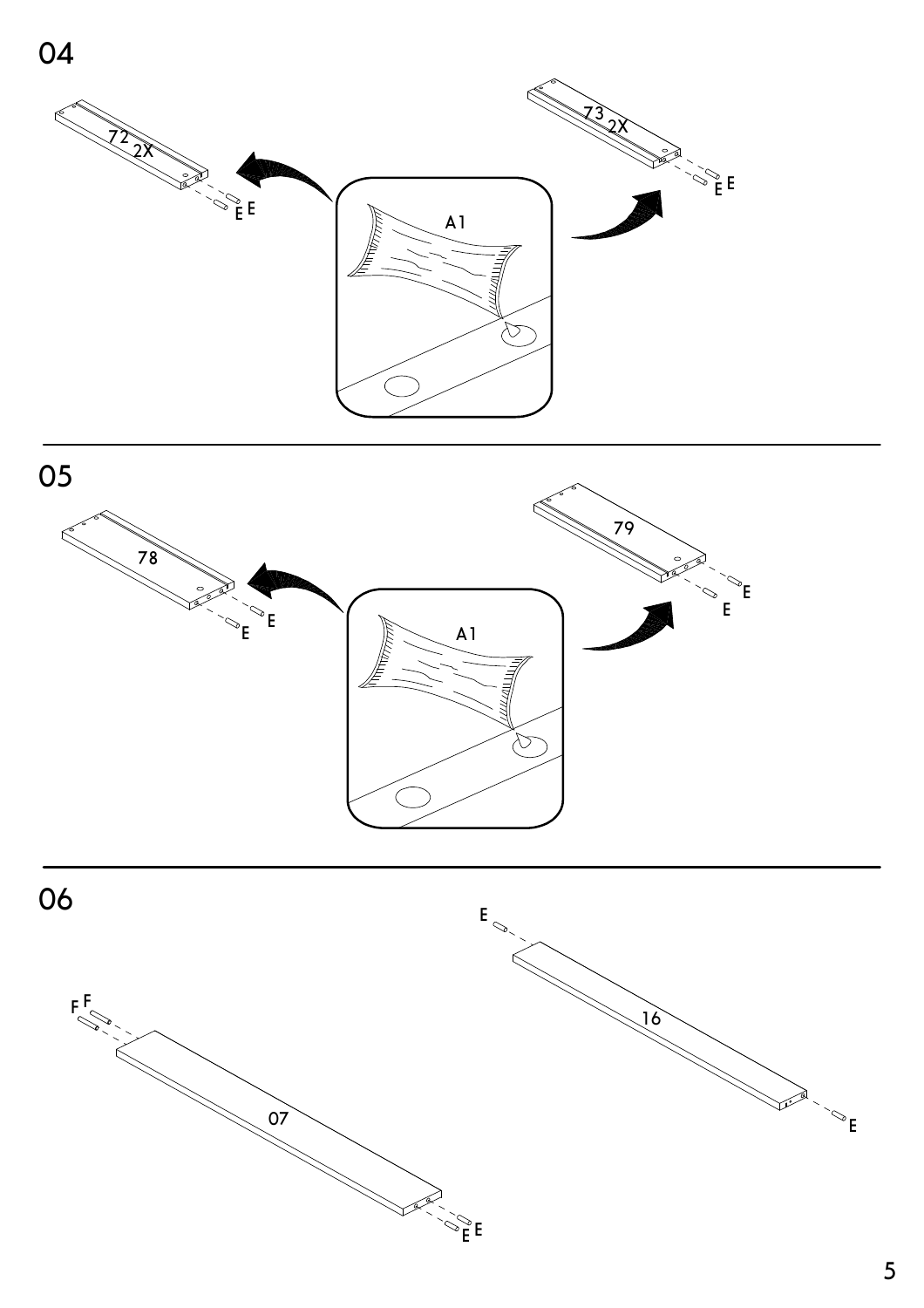

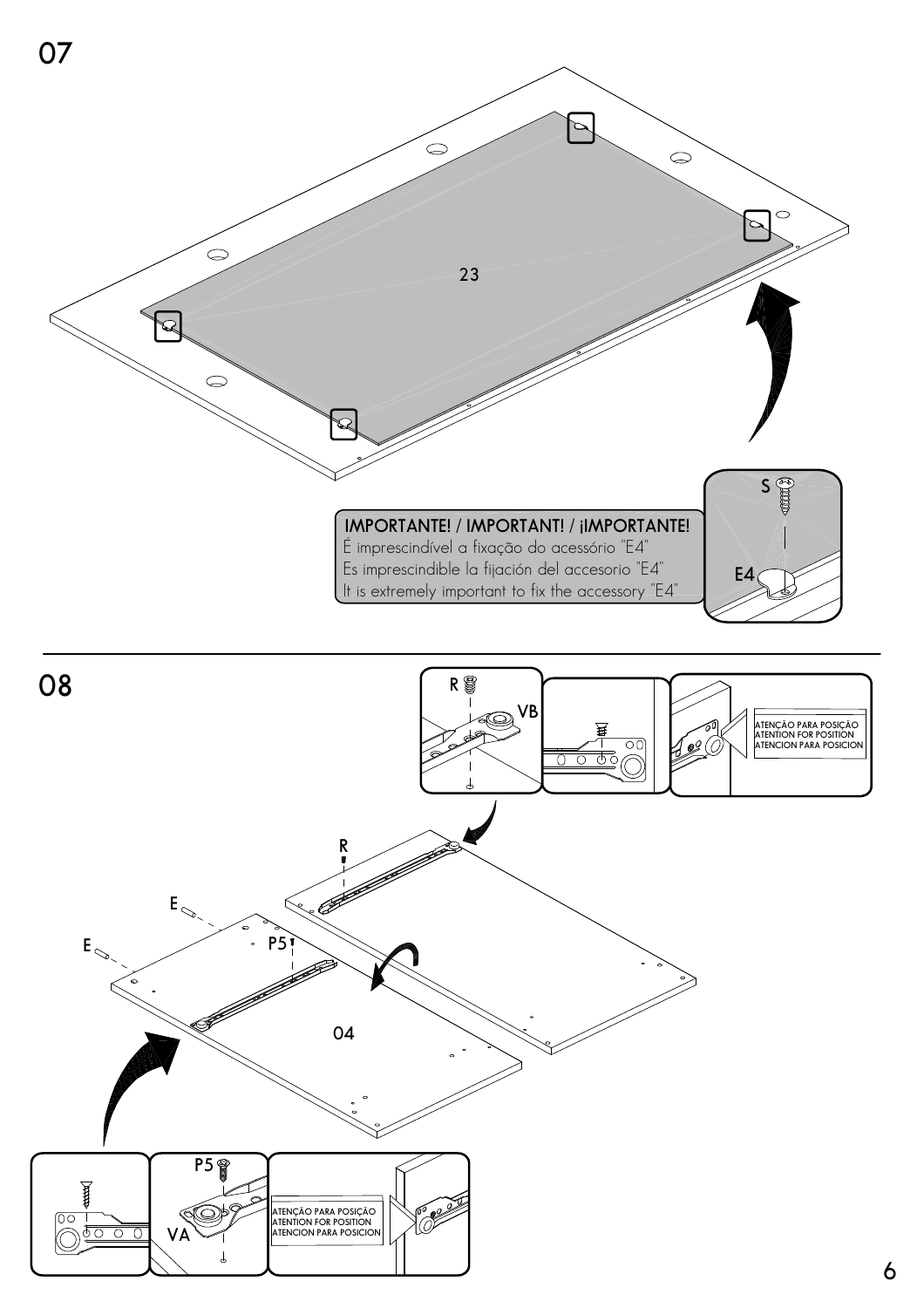







 $\overline{7}$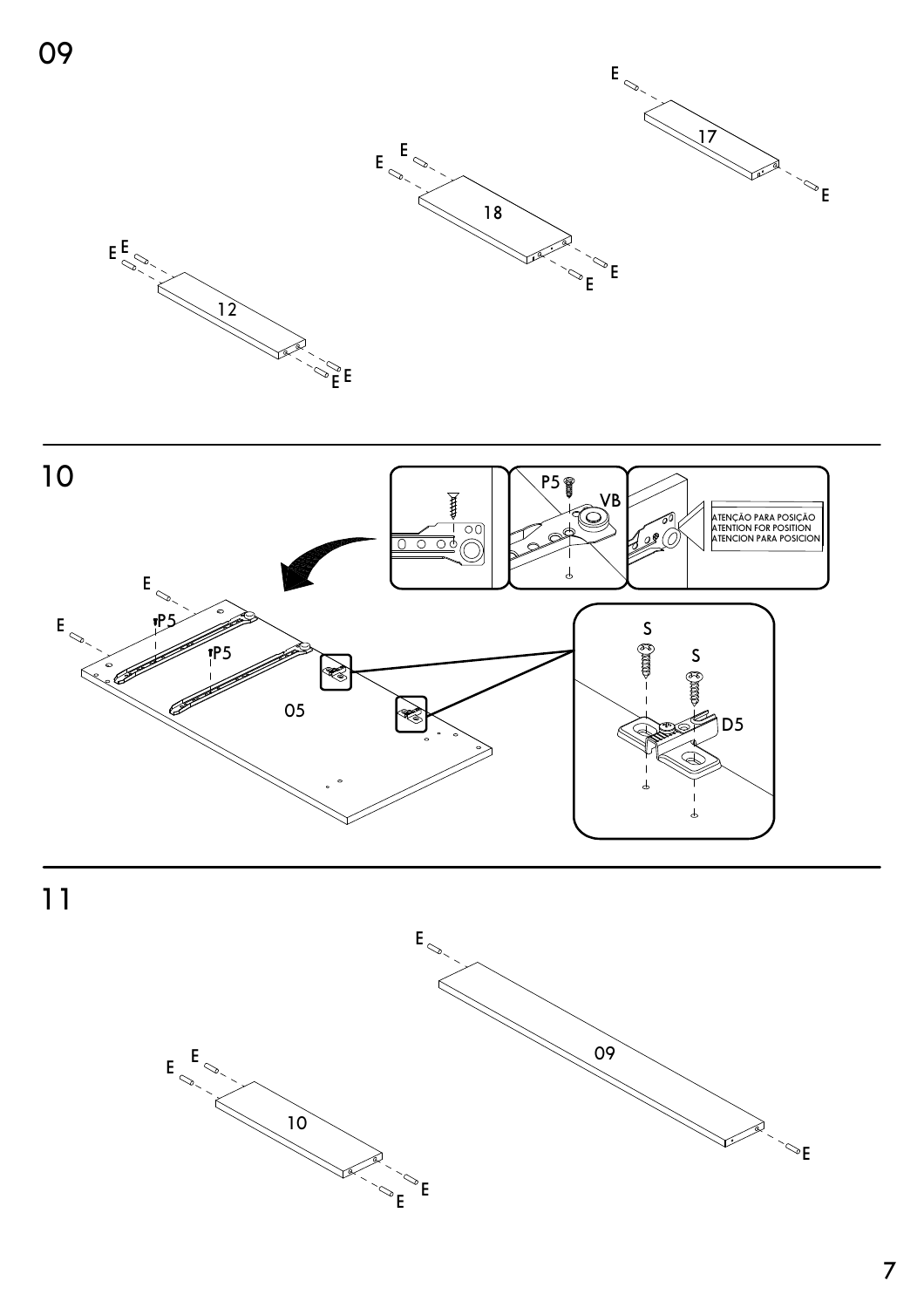

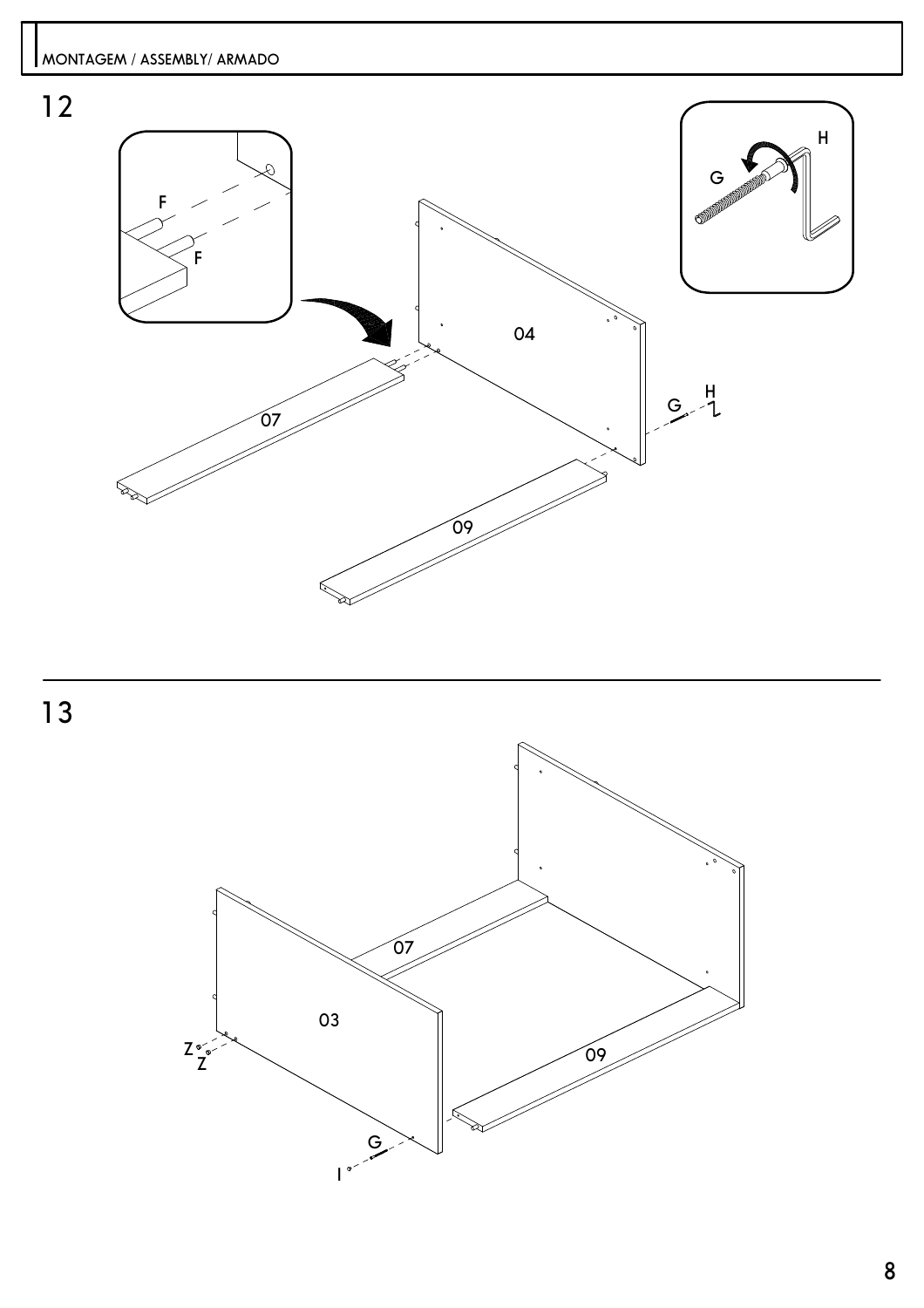

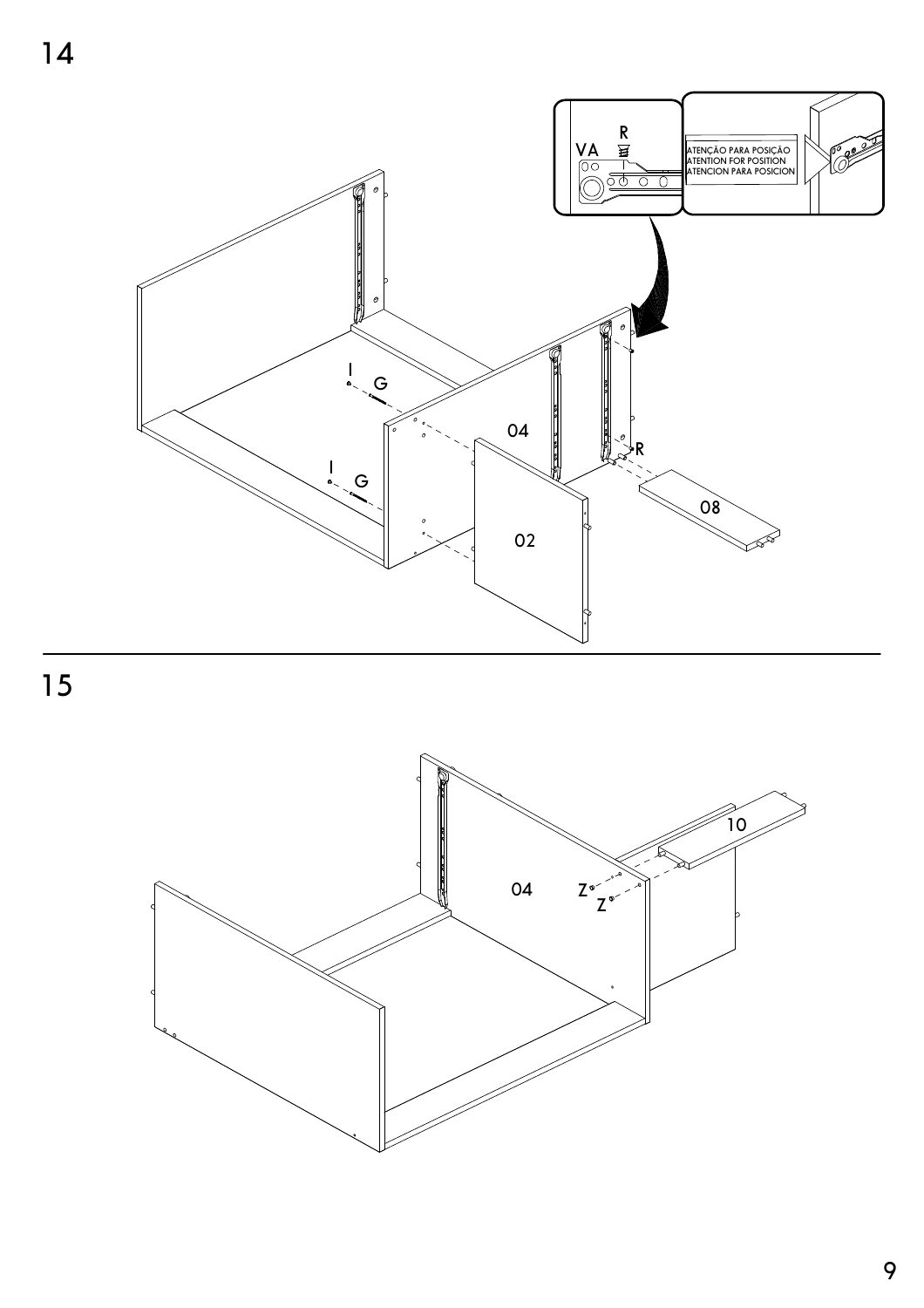



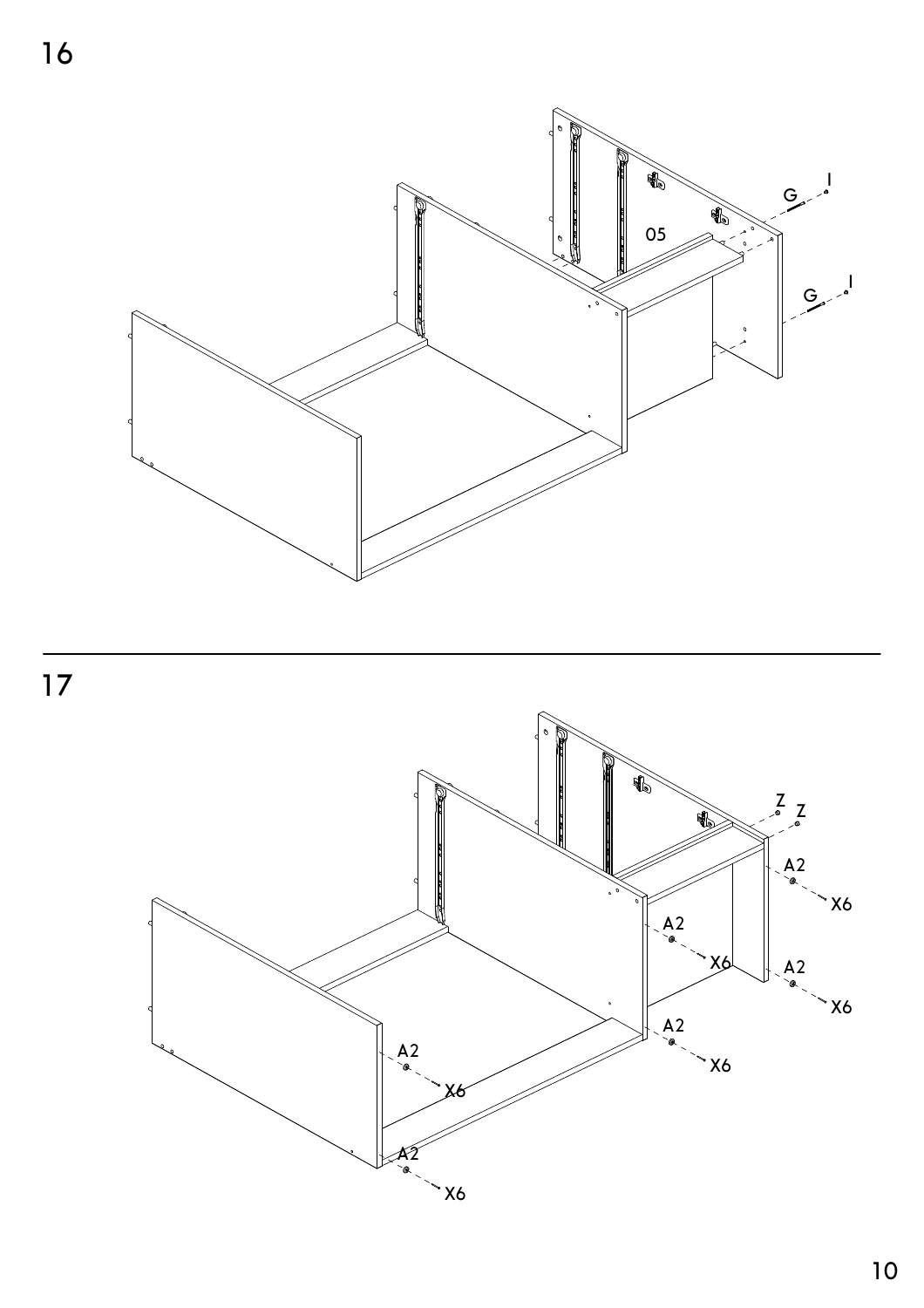



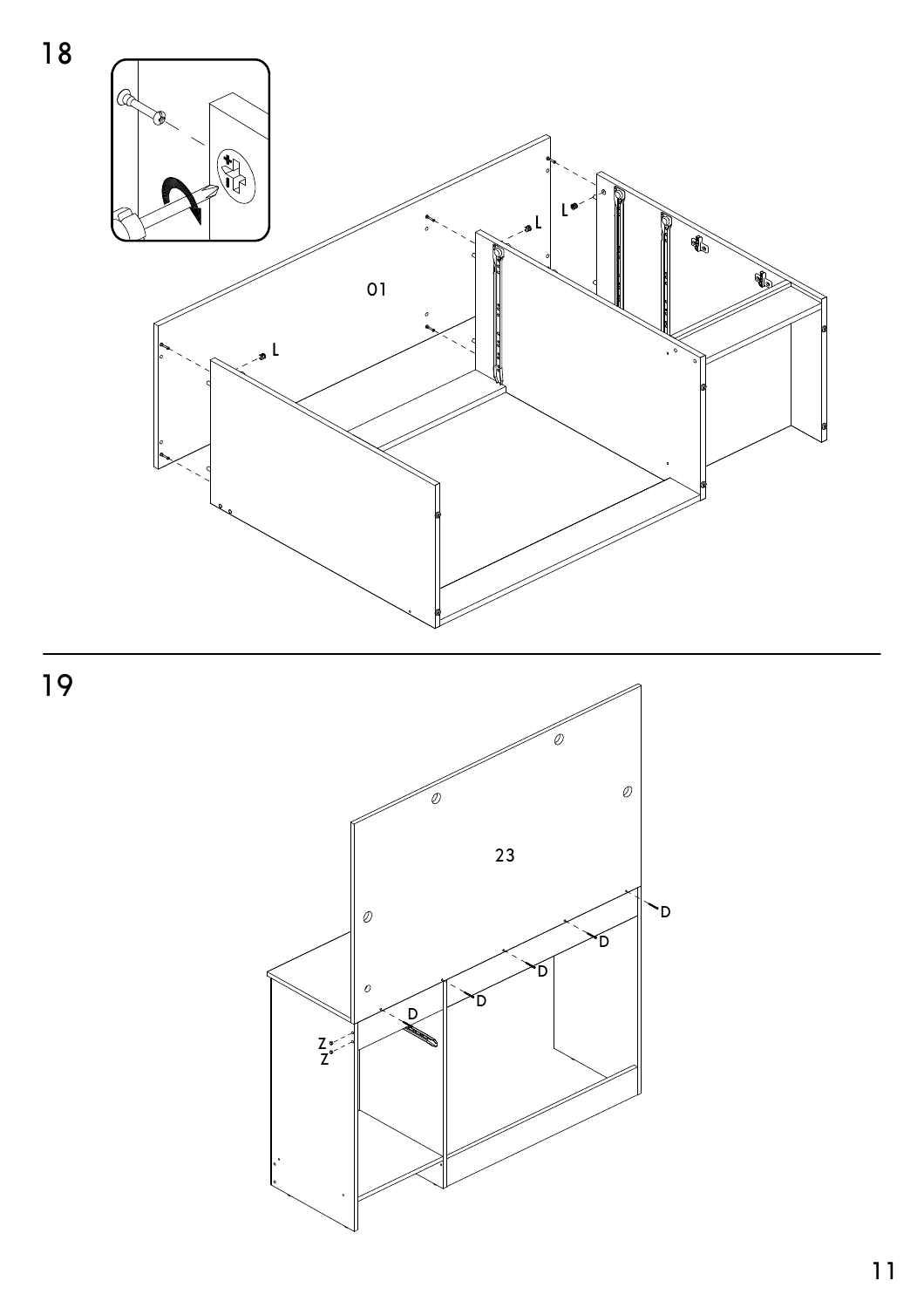

 $\overline{21}$ 

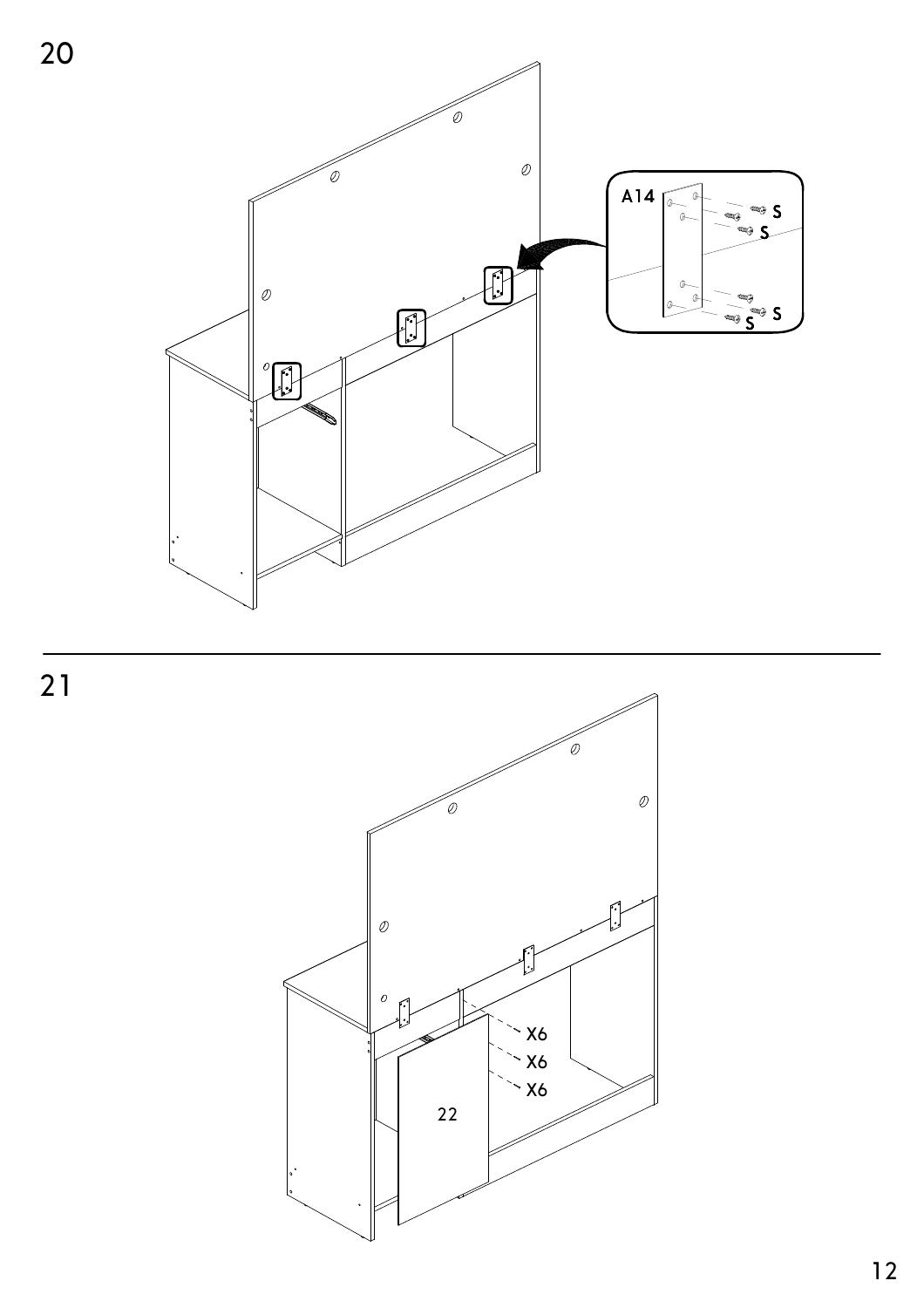

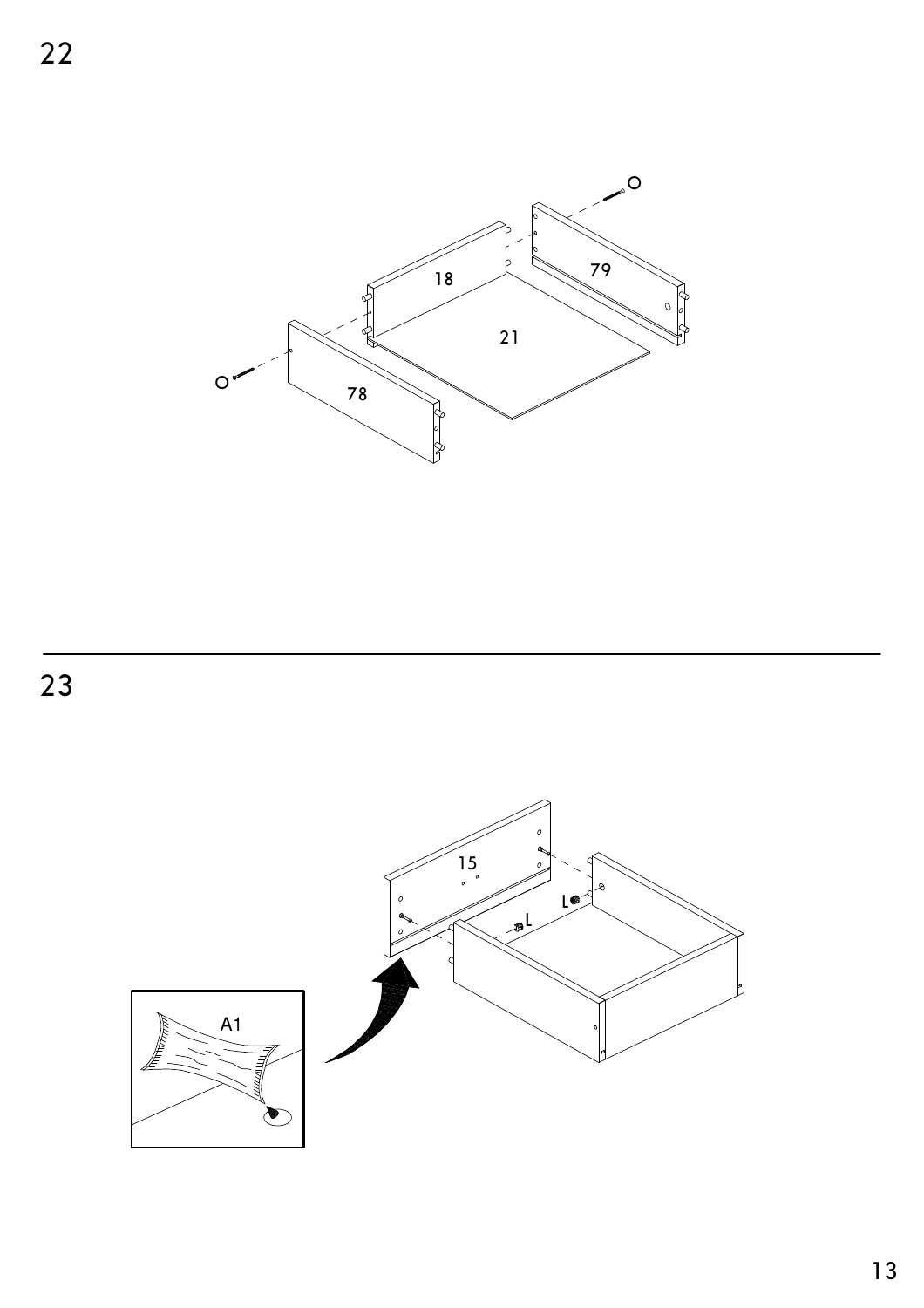

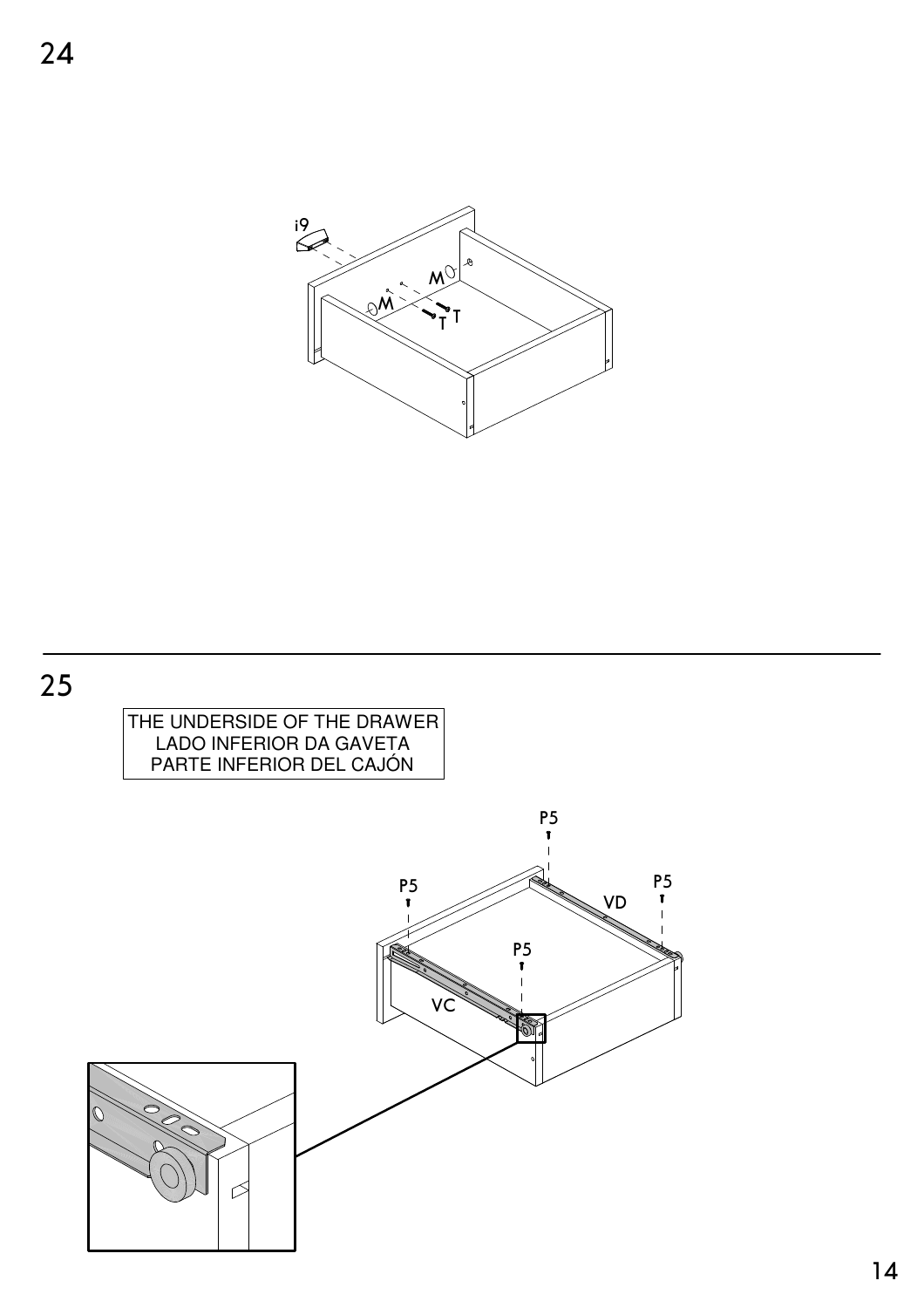

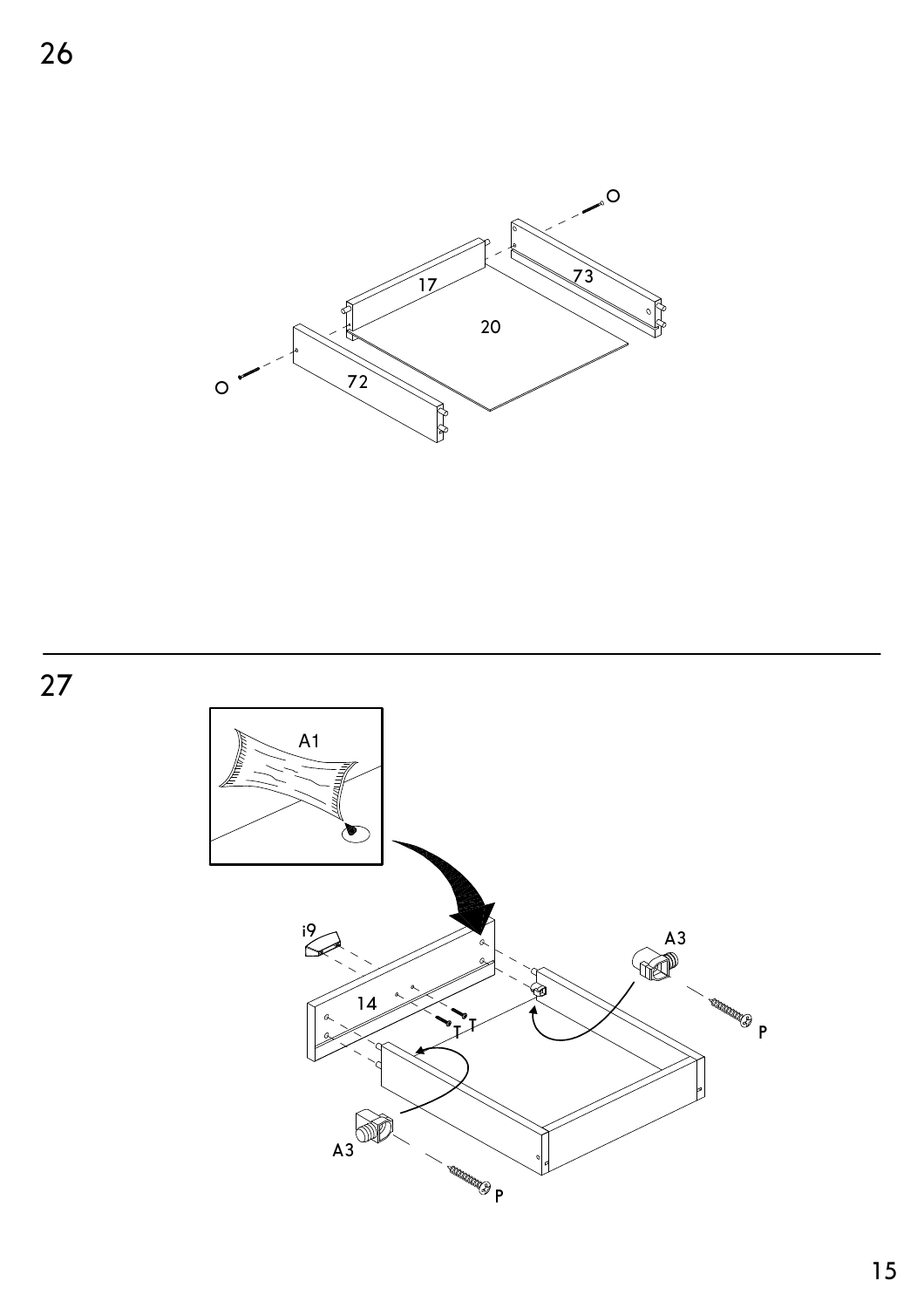

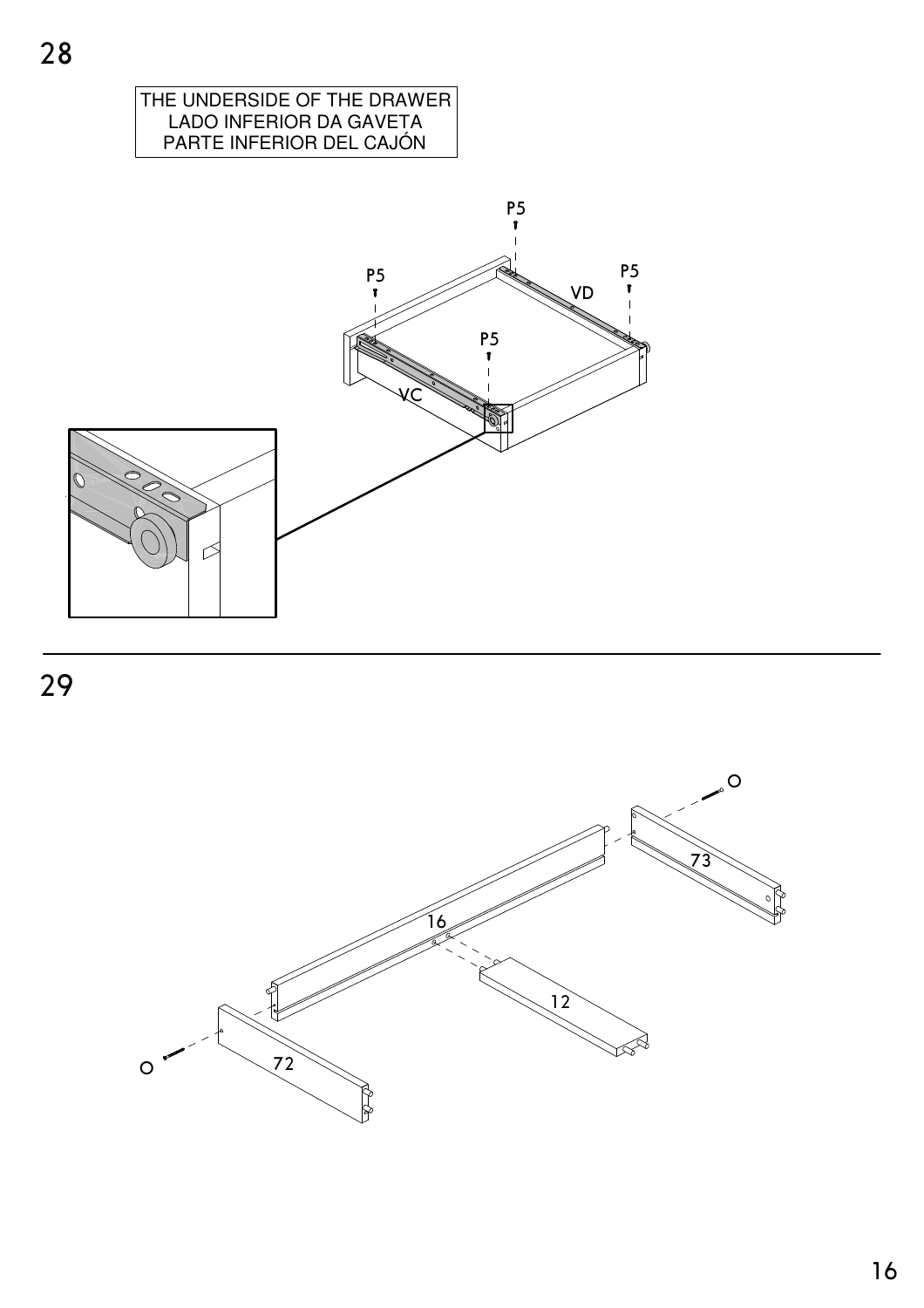



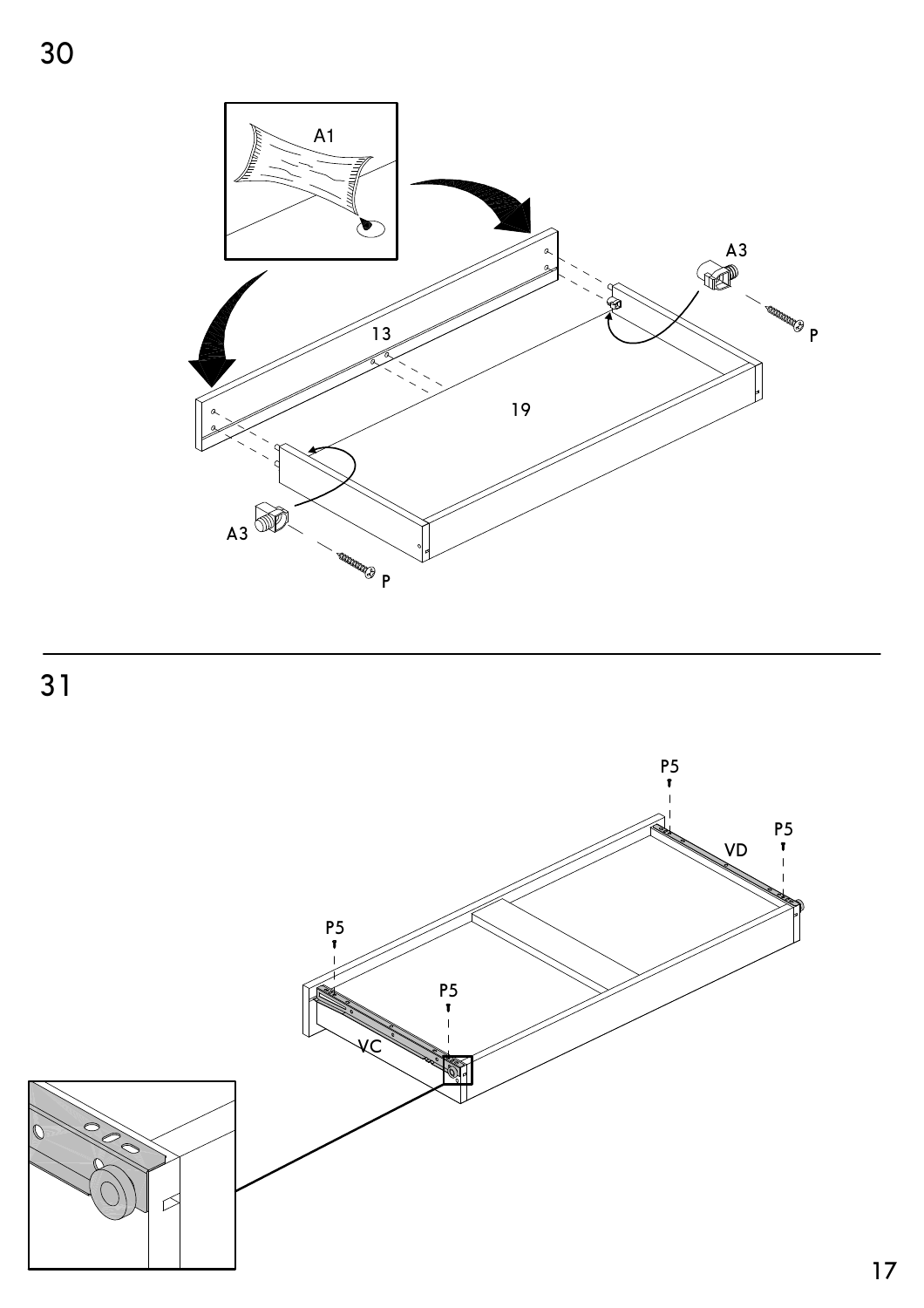









**Depth Adjustment Regulagem Profundidade Ajuste Profundidad**



**Horizontal Adjustment Regulagem Horizontal Ajuste Horizontal**